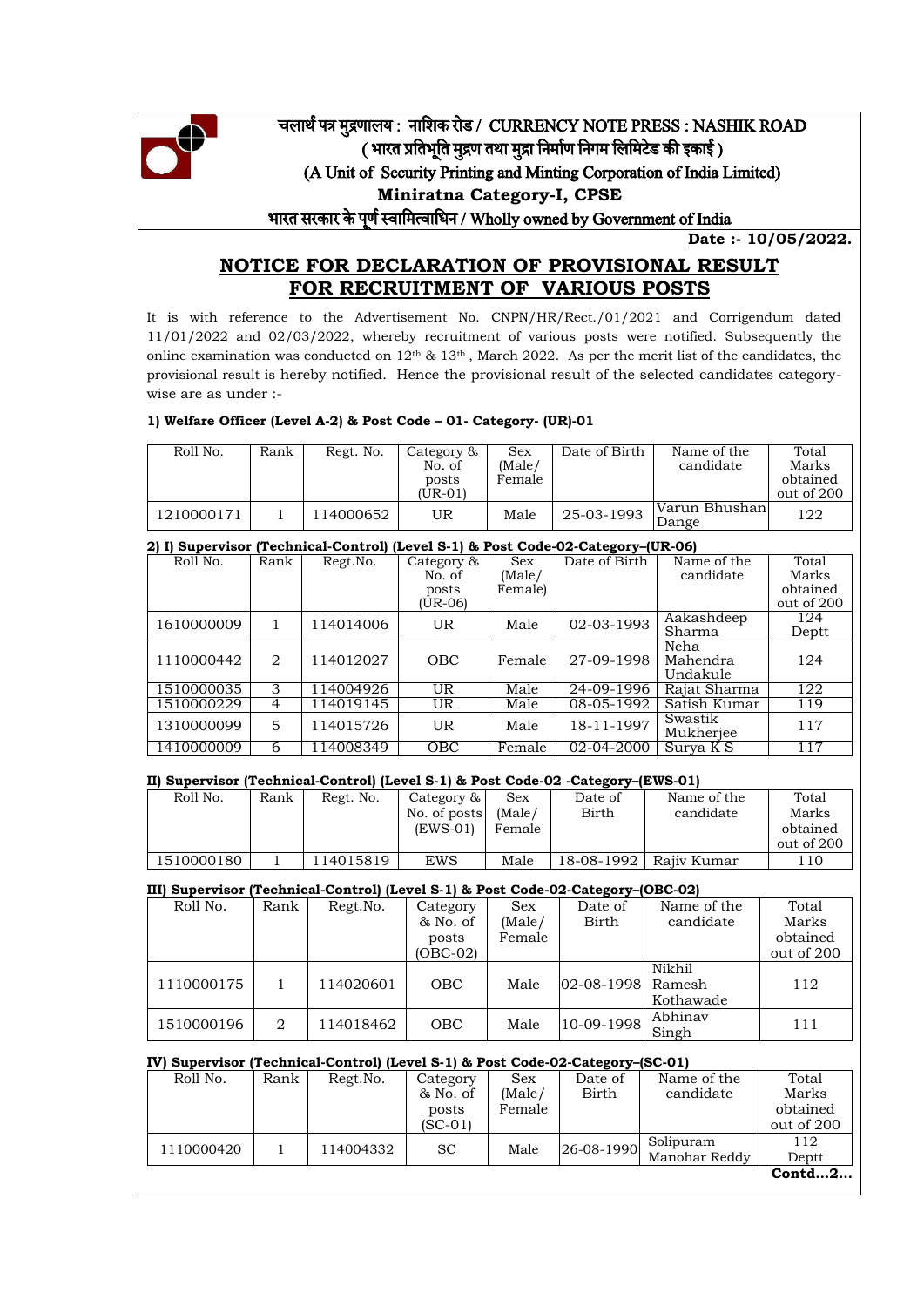|                                                                                        | $-: 2:$      |           |                                           |                                 |                  |                              |                                          |  |  |  |  |
|----------------------------------------------------------------------------------------|--------------|-----------|-------------------------------------------|---------------------------------|------------------|------------------------------|------------------------------------------|--|--|--|--|
| 3) I) Supervisor (Technical Op.-Printing) (Level S-1) & Post Code-03-Category-(OBC-02) |              |           |                                           |                                 |                  |                              |                                          |  |  |  |  |
| Roll No.                                                                               | Rank         | Regt.No.  | Category<br>& No. of<br>posts<br>(OBC-02) | <b>Sex</b><br>(Male/<br>Female) | Date of<br>Birth | Name of the<br>candidate     | Total<br>Marks<br>obtained<br>out of 200 |  |  |  |  |
| 1410000168                                                                             | 1            | 114008402 | OBC                                       | Female                          | 02-04-2000       | Surya K S                    | 136                                      |  |  |  |  |
| 1110000558                                                                             | 2            | 114017015 | OBC                                       | Male                            | 11-02-1996       | Akshay<br>Ramesh<br>Chavan   | 124                                      |  |  |  |  |
| II) Supervisor (Technical Op.-Printing) (Level S-1) & Post Code-03-Category-(SC-03)    |              |           |                                           |                                 |                  |                              |                                          |  |  |  |  |
| Roll No.                                                                               | Rank         | Regt.No.  | Category<br>& No. of<br>posts<br>(SC-03)  | Sex<br>(Male/<br>Female)        | Date of<br>Birth | Name of the<br>candidate     | Total<br>Marks<br>obtained<br>out of 200 |  |  |  |  |
| 1410000175                                                                             | $\mathbf{1}$ | 114006043 | <b>SC</b>                                 | Male                            | 23-04-1996       | Atul Kumar                   | 123                                      |  |  |  |  |
| 1210000263                                                                             | 2            | 114000352 | <b>SC</b>                                 | Male                            | 23-08-1989       | Ashish<br>Siddharth<br>Ganar | 119                                      |  |  |  |  |
| 1310000119                                                                             | 3            | 114012139 | <b>SC</b>                                 | Male                            | 15-10-1996       | Koustav<br>Mandal            | 98                                       |  |  |  |  |

# **4) Supervisor (Official Language) (Level S-1) & Post Code-04-Category–(UR-01)**

| Roll No.   | Rank | Regt.No.  | Category<br>& No. of<br>posts<br>$(UR-01)$ | Sex<br>(Male/<br>Female | Date of<br>Birth  | Name of the<br>candidate | Total<br>Marks<br>obtained<br>out of<br>200 |
|------------|------|-----------|--------------------------------------------|-------------------------|-------------------|--------------------------|---------------------------------------------|
| 1610000011 |      | 114011617 | UR                                         | Male                    | 16-11-1994 Ashish |                          | 132                                         |

### **5)-I) Junior Technician (Printing/Control) (Level W-1) & Post Code-07-Category–(UR-44)**

| Roll No.   | Rank           | Regt.No.  | Category<br>& No. of<br>posts<br>(UR-44) | <b>Sex</b><br>(Male/<br>Female) | Date of<br>Birth | Name of the<br>candidate | Total<br>Marks<br>obtained<br>out of<br>120 |
|------------|----------------|-----------|------------------------------------------|---------------------------------|------------------|--------------------------|---------------------------------------------|
|            |                |           |                                          |                                 |                  | Ramesh                   |                                             |
| 1510000432 |                | 114021400 | <b>OBC</b>                               | Male                            | 02-03-1997       | Kala                     | 81                                          |
| 1610000103 | $\overline{2}$ | 114007599 | <b>SC</b>                                | Male                            | 08-01-1998       | Chetan<br>Kaleshria      | 80                                          |
| 1510000389 | 3              | 114003471 | <b>OBC</b>                               | Male                            | 24-05-1997       | Amit Kumar               | 73                                          |
| 1110000594 | 4              | 114019066 | UR-PC                                    | Male                            | 17-09-1989       | Kiran<br><b>Dhikale</b>  | 68 - OH                                     |
| 1510000437 | 5              | 114016870 | UR.                                      | Male                            | 02-10-1997       | Sandeep<br>Gupta         | 68                                          |
| 1610000096 | 6              | 114016447 | <b>SC</b>                                | Male                            | 19-08-1998       | Ishwar Jatav             | 66                                          |

**Contd…3…**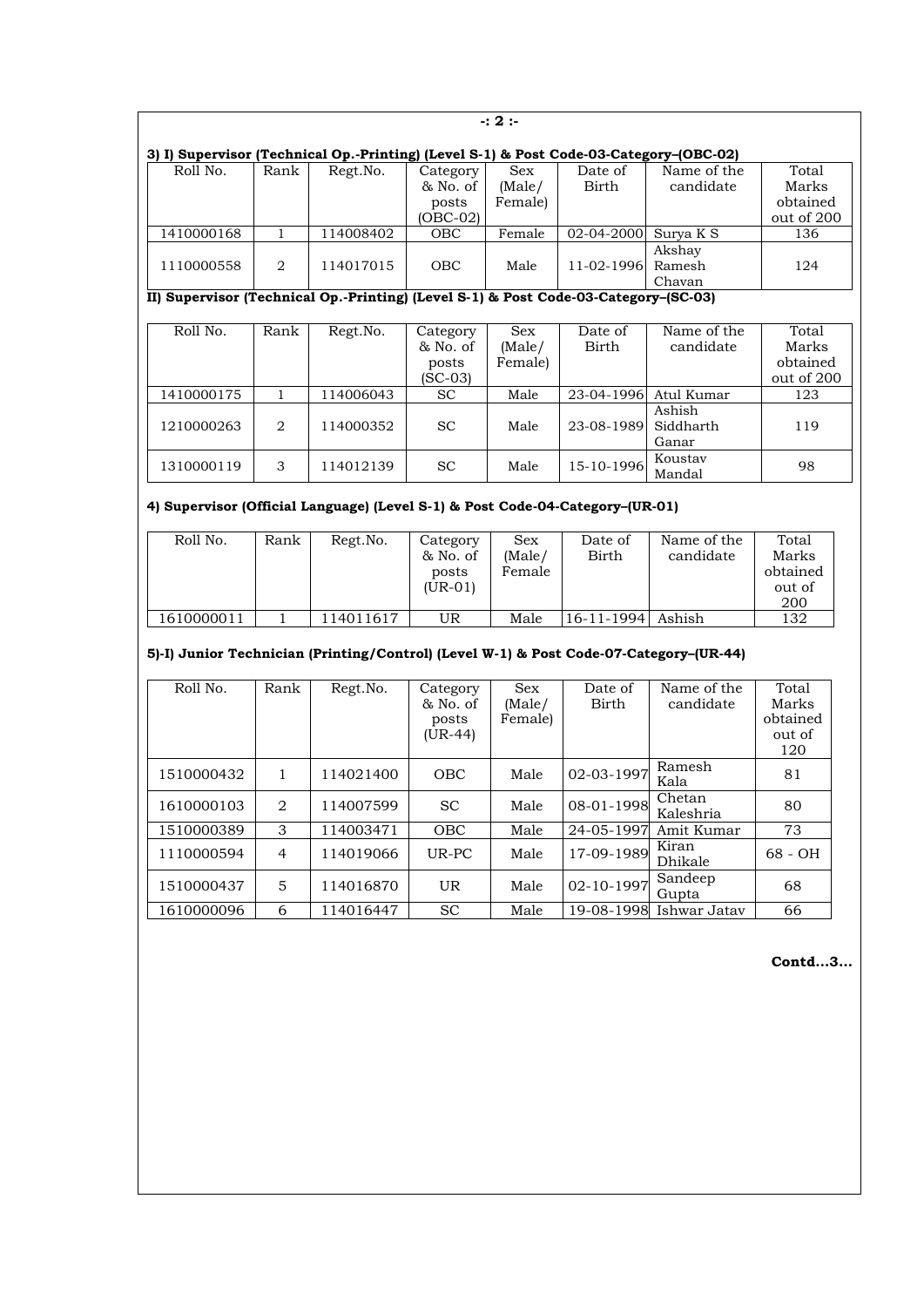| $-3:$      |                                                                                       |           |            |            |              |                                    |              |  |  |  |  |  |
|------------|---------------------------------------------------------------------------------------|-----------|------------|------------|--------------|------------------------------------|--------------|--|--|--|--|--|
|            | II) Junior Technician (Printing/Control) (Level W-1) & Post Code-07-Category-(OBC-28) |           |            |            |              |                                    |              |  |  |  |  |  |
| Roll No.   | Rank                                                                                  | Regt.No.  | Category   | <b>Sex</b> | Date of      | Name of the                        | Total        |  |  |  |  |  |
|            |                                                                                       |           | & No. of   | (Male/     | <b>Birth</b> | candidate                          | Marks        |  |  |  |  |  |
|            |                                                                                       |           | posts      | Female)    |              |                                    | obtained     |  |  |  |  |  |
|            |                                                                                       |           | $(OBC-28)$ |            |              |                                    | out of 120   |  |  |  |  |  |
| 1510000410 | $\mathbf{1}$                                                                          | 114002875 | <b>OBC</b> | Male       | 15-07-1996   | Dipu Mourya                        | 87           |  |  |  |  |  |
| 1310000149 | $\overline{2}$                                                                        | 114016434 | OBC        | Male       | 15-01-1997   | Akash Kumar                        | 81           |  |  |  |  |  |
| 1610000094 | 3                                                                                     | 114001929 | <b>OBC</b> | Male       | 29-10-1995   | Virendra<br>Vishvanathrao<br>Ugale | 80<br>Deptt. |  |  |  |  |  |
| 1610000097 | 4                                                                                     | 114005340 | <b>OBC</b> | Male       | 09-07-1994   | Kalp Nath<br>Prajapati             | 72           |  |  |  |  |  |
| 1610000080 | 5                                                                                     | 114008176 | <b>OBC</b> | Male       | 04-12-1996   | Shubham<br>Meena                   | 67           |  |  |  |  |  |
| 1510000440 | 6                                                                                     | 114012405 | <b>OBC</b> | Male       | 01-01-2000   | Suraj Singh<br>Rawat               | 65           |  |  |  |  |  |
| 1510000391 | $\overline{7}$                                                                        | 114011136 | OBC        | Male       | 11-10-1995   | Balram                             | 63           |  |  |  |  |  |
| 1510000397 | 8                                                                                     | 114013390 | OBC        | Male       | 02-06-1996   | Anuj Kumar                         | 63           |  |  |  |  |  |
| 1510000436 | 9                                                                                     | 114021371 | <b>OBC</b> | Male       | 24-12-1998   | Khinvraj<br>Gaina                  | 62           |  |  |  |  |  |
| 1510000433 | 10                                                                                    | 114005304 | <b>OBC</b> | Male       | 10-02-1996   | Rupesh<br>Kumar                    | 61           |  |  |  |  |  |
| 1510000454 | 11                                                                                    | 114015376 | OBC        | Male       | 26-01-1998   | Ashif Khan                         | 60           |  |  |  |  |  |

### **III) Junior Technician (Printing/Control) (Level W-1) & Post Code-07-Category–(ST-07)**

| Roll No.   | Rank | Regt.No.  | Category | Sex     | Date of | Name of the                         | Total      |
|------------|------|-----------|----------|---------|---------|-------------------------------------|------------|
|            |      |           | & No. of | (Male/  | Birth   | candidate                           | Marks      |
|            |      |           | posts    | Female) |         |                                     | obtained   |
|            |      |           | (ST-07)  |         |         |                                     | out of 120 |
| 1310000153 |      | 114008247 | ST       | Male    |         | Naran<br>$\sim$ 120-10-1995 Hembram | 62         |

# **IV) Junior Technician (Printing/Control) (Level W-1) & Post Code-07-Category–(SC-15)**

| Roll No.   | Rank | Regt.No.  | Category      | Sex     | Date of            | Name of the             | Total      |
|------------|------|-----------|---------------|---------|--------------------|-------------------------|------------|
|            |      |           | & No. of      | (Male/  | <b>Birth</b>       | candidate               | Marks      |
|            |      |           | posts         | Female) |                    |                         | obtained   |
|            |      |           | $(SC-15)$     |         |                    |                         | out of 120 |
|            |      |           |               |         |                    | Shashikant              |            |
| 1110000645 |      | 114012208 | <sub>SC</sub> | Male    | 01-10-1999 Shankar |                         | 60         |
|            |      |           |               |         |                    | Akhade                  |            |
| 1510000404 | 2    | 114005268 | <b>SC</b>     | Male    | $10 - 11 - 1993$   | Saniav                  | 59         |
| 1610000100 | 3    | 114008569 | <b>SC</b>     | Male    |                    | $01-07-1996$ Radheshyam | 59         |

## **6-A) I) Junior Technician (Workshop-Mechanical)(Level W-1) & Post Code-08-Category–(UR-05)**

| Roll No.   | Rank           | Regt.No.  | Category<br>& No. of | <b>Sex</b><br>(Male/ | Date of<br><b>Birth</b> | Name of the<br>candidate | Total<br>Marks         |
|------------|----------------|-----------|----------------------|----------------------|-------------------------|--------------------------|------------------------|
|            |                |           | posts<br>(UR-05)     | Female)              |                         |                          | obtained<br>out of 120 |
| 1610000157 |                | 114004496 | OBC                  | Male                 | 09-07-1999              | Aman Kumar<br>Namdeo     | 104                    |
| 1610000161 | 2              | 114018032 | OBC                  | Male                 | 12-12-1997              | Sumit<br>Chouhan         | 99                     |
| 1510000523 | 3              | 114016645 | <b>UR</b>            | Female               | 07-07-1997              | Gauri<br>Dwivedi         | 98                     |
| 1610000184 | $\overline{4}$ | 114014911 | <b>OBC</b>           | Male                 | 28-08-1997              | Anurag Patel             | 97                     |
| 1610000154 | 5              | 114012045 | OBC                  | Male                 | 24-06-2000              | Neeraj Rathor            | 97                     |

…4…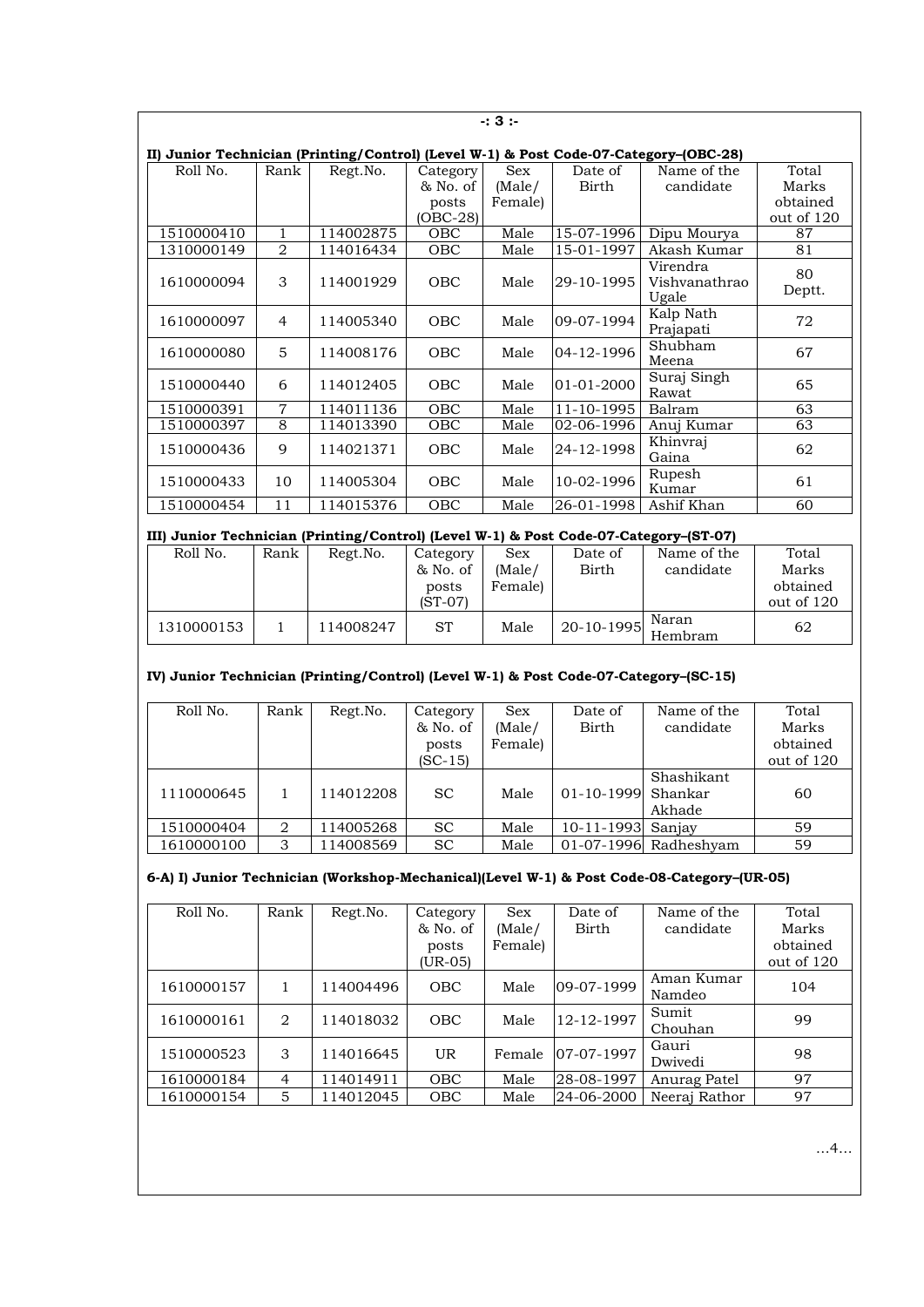| $-14:$                                                                                       |      |           |                                             |                                 |                         |                          |                                          |  |  |  |  |
|----------------------------------------------------------------------------------------------|------|-----------|---------------------------------------------|---------------------------------|-------------------------|--------------------------|------------------------------------------|--|--|--|--|
| 6-A) II) Junior Technician (Workshop-Mechanical)(Level W-1) & Post Code-08-Category-(OBC-02) |      |           |                                             |                                 |                         |                          |                                          |  |  |  |  |
| Roll No.                                                                                     | Rank | Regt.No.  | Category<br>& No. of<br>posts<br>$(OBC-02)$ | <b>Sex</b><br>(Male/<br>Female) | Date of<br><b>Birth</b> | Name of the<br>candidate | Total<br>Marks<br>obtained<br>out of 120 |  |  |  |  |
| 1610000207                                                                                   |      | 114006508 | OBC                                         | Male                            | $05 - 10 - 1996$        | Akash Yadav              | 98                                       |  |  |  |  |
| 1510000559                                                                                   | 2    | 114015233 | OBC                                         | Male                            |                         | 12-04-1998 Deepak Verma  | 96                                       |  |  |  |  |

# **6-A) III) Junior Technician (Workshop-Mechanical)(Level W-1) & Post Code-08-Category–(SC-01)**

| Roll No.   | Rank | Regt.No.  | Category<br>& No. of<br>posts<br>$(SC-01)$ | Sex<br>(Male/<br>Female) | Date of<br>Birth | Name of the<br>candidate | Total<br>Marks<br>obtained<br>out of 120 |
|------------|------|-----------|--------------------------------------------|--------------------------|------------------|--------------------------|------------------------------------------|
| 1410000281 |      | 114014979 | <b>SC</b>                                  | Male                     | 26-02-1998       | Gunjan Dilip<br>Kale     | 89                                       |

## **6-B) Junior Technician (Workshop-Air Conditioning)(Level W-1) & Post Code-08-Category–(UR-02)**

| Roll No.   | Rank | Regt.No.  | Category   | <b>Sex</b> | Date of      | Name of the | Total      |
|------------|------|-----------|------------|------------|--------------|-------------|------------|
|            |      |           | & No. of   | (Male/     | <b>Birth</b> | candidate   | Marks      |
|            |      |           | posts      | Female)    |              |             | obtained   |
|            |      |           | $(UR-02)$  |            |              |             | out of 120 |
|            |      |           |            |            |              | Dipak       |            |
| 1110000406 |      | 114016165 | UR         | Male       | 26-09-1997   | Gajanan     | 80         |
|            |      |           |            |            |              | Satale      |            |
| 1310000057 | 2    | 114010135 | <b>OBC</b> | Male       | 04-04-1998   | Abhishek    | 76         |
|            |      |           |            |            |              | Kumar       |            |

#### **6-C) I) Junior Technician (Electrical)(Level W-1) & Post Code-08-Category–(UR-05)**

| Roll No.   | Rank | Regt.No.  | Category<br>& No. of<br>posts<br>(UR-05) | <b>Sex</b><br>(Male/<br>Female) | Date of<br>Birth | Name of the<br>candidate | Total<br>Marks<br>obtained<br>out of 120 |
|------------|------|-----------|------------------------------------------|---------------------------------|------------------|--------------------------|------------------------------------------|
| 1610000195 |      | 114017134 | <b>UR</b>                                | Male                            | 19-08-1997       | Sourabh<br>Malviya       | 104                                      |
| 1610000274 | 2    | 114016533 | <b>UR</b>                                | Male                            | 20-02-1998       | Nihal Gour               | 99                                       |
| 1210000505 | 3    | 114002215 | OBC                                      | Male                            | 15-08-1999       | Sandip<br>Kumar          | 94                                       |
| 1610000275 | 4    | 114016679 | <b>OBC</b>                               | Male                            | 09-05-1998       | Akshay<br>Kumar Sahu     | 93                                       |
| 1610000139 | 5    | 114010158 | <b>UR</b>                                | Female                          | 05-05-1997       | Pooja<br>Bahroliya       | 90                                       |

#### **6-C) II) Junior Technician (Electrical)(Level W-1) & Post Code-08-Category–(OBC-01)**

| Roll No.   | Rank | Regt.No. | Category<br>& No. of | ${\rm Sex}$<br>(Male/ | Date of<br>Birth | Name of the<br>candidate | Total<br>Marks         |
|------------|------|----------|----------------------|-----------------------|------------------|--------------------------|------------------------|
|            |      |          | posts<br>$(OBC-01)$  | Female                |                  |                          | obtained<br>out of 120 |
| 1610000238 |      | 14002436 | ОВС                  | Male                  |                  | 25-11-1995  Ram Jeewan   | 96                     |

…5…